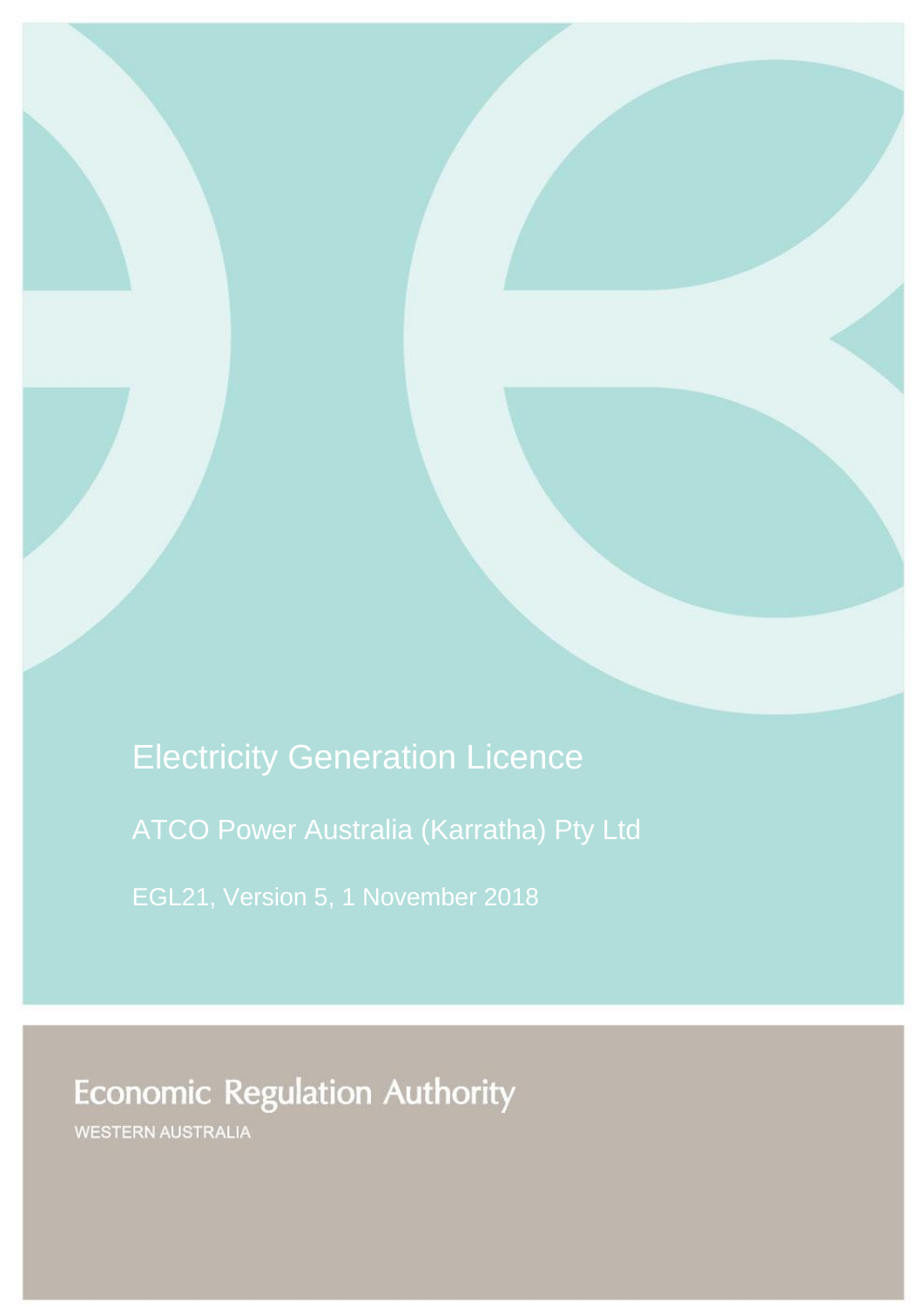### *ELECTRICITY INDUSTRY ACT 2004 (WA)*

| Licensee Name:            | ATCO Power Australia (Karratha) Pty Ltd                 |
|---------------------------|---------------------------------------------------------|
|                           | ACN 132 830 043                                         |
| Licence Area:             | The area set out in the plan referred to in clause 2.5. |
| Licence Number:           | EGL <sub>21</sub>                                       |
| <b>Commencement Date:</b> | 19 December 2008                                        |
| Version Number:           | 5                                                       |
| <b>Version Date:</b>      | 1 November 2018                                         |
| <b>Expiry Date:</b>       | 18 December 2038                                        |

Signed by a delegate; member; or the Chair of the Economic Regulation Authority

5 November 2018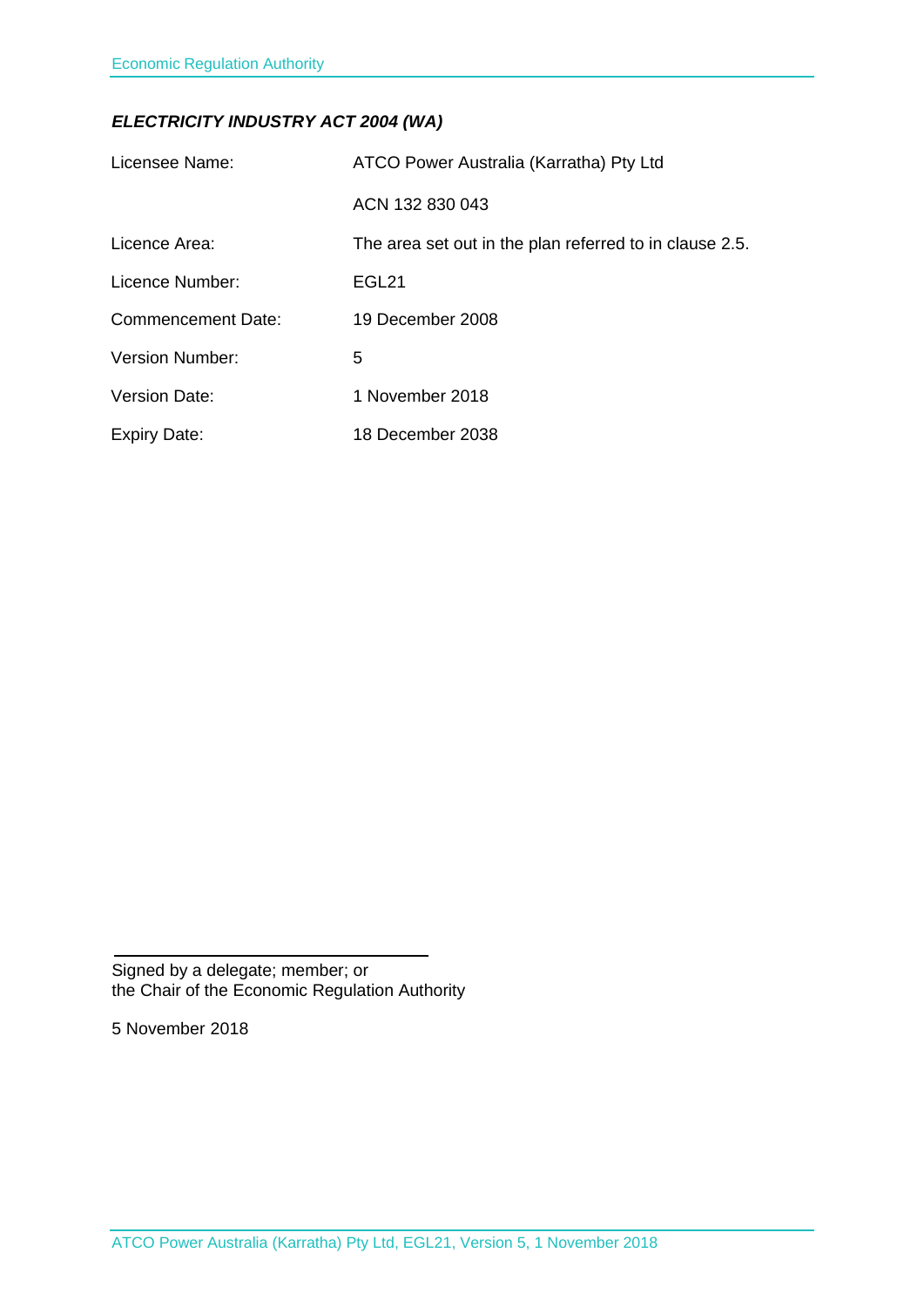## Index

| 1.           |     |                                                     |  |
|--------------|-----|-----------------------------------------------------|--|
|              | 1.1 |                                                     |  |
|              | 1.2 |                                                     |  |
| 2.           |     |                                                     |  |
|              | 2.1 |                                                     |  |
|              | 2.2 |                                                     |  |
|              | 2.3 |                                                     |  |
|              | 2.4 |                                                     |  |
|              | 2.5 |                                                     |  |
| 3.           |     |                                                     |  |
|              | 3.1 |                                                     |  |
|              | 3.2 |                                                     |  |
|              | 3.3 |                                                     |  |
|              | 3.4 |                                                     |  |
|              | 3.5 |                                                     |  |
|              | 3.6 |                                                     |  |
|              | 3.7 |                                                     |  |
|              | 3.8 |                                                     |  |
|              | 3.9 |                                                     |  |
| $\mathbf{4}$ |     |                                                     |  |
|              | 4.1 |                                                     |  |
|              | 4.2 |                                                     |  |
|              | 4.3 |                                                     |  |
|              | 4.4 |                                                     |  |
|              | 4.5 |                                                     |  |
|              |     | 5. AUDITS AND PERFORMANCE REPORTING OBLIGATIONS  10 |  |
|              | 5.1 |                                                     |  |
|              | 5.2 |                                                     |  |
|              | 5.3 |                                                     |  |
|              |     |                                                     |  |
|              |     |                                                     |  |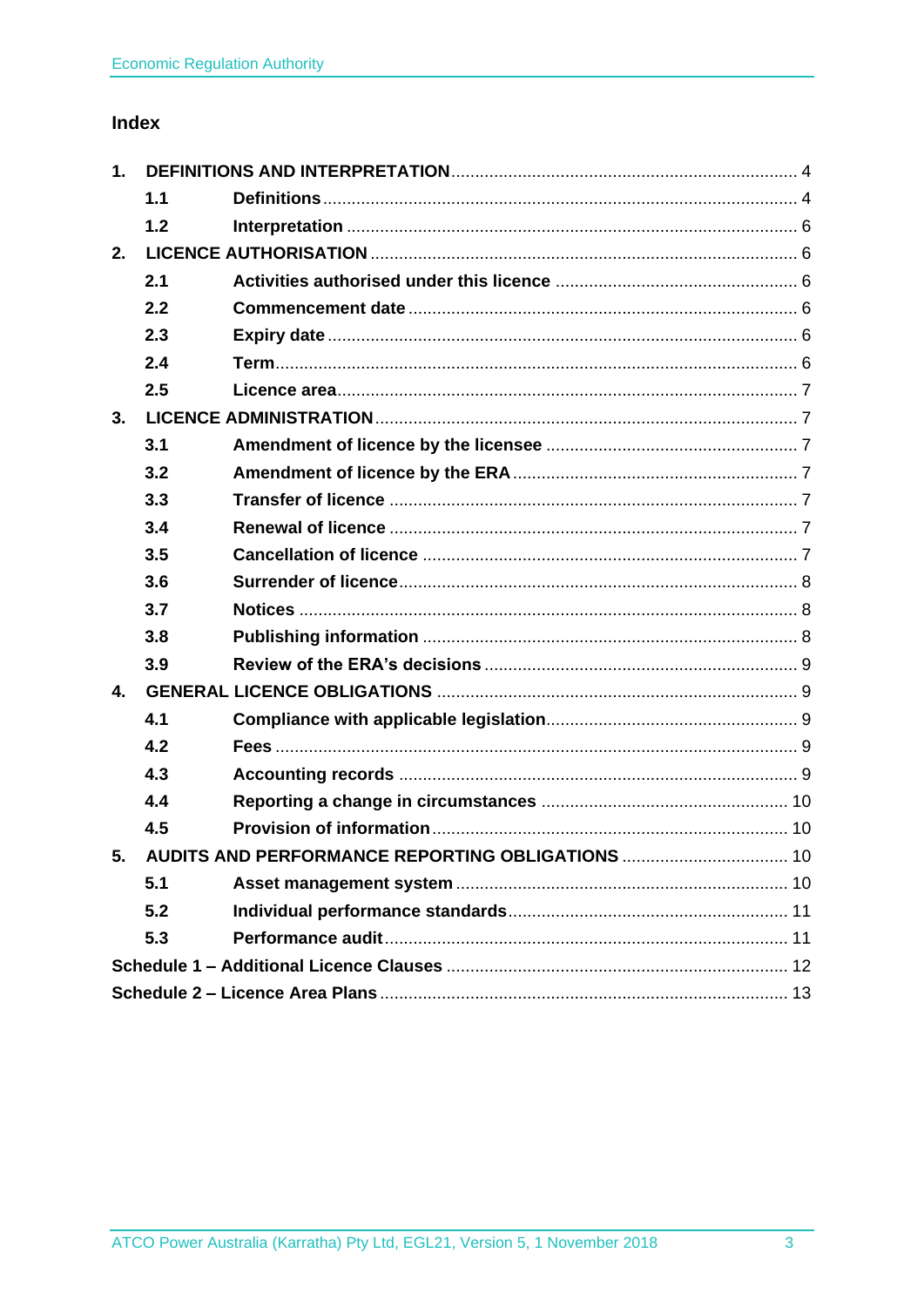#### <span id="page-3-0"></span>**1. DEFINITIONS AND INTERPRETATION**

#### <span id="page-3-1"></span>**1.1 Definitions**

1.1.1 In this *licence*, the following definitions apply unless the context otherwise requires:

*Act* means the *Electricity Industry Act 2004* (WA).

#### *applicable legislation* means:

- (a) the *Act*; and
- (b) the *Regulations* and the *Codes*.

*asset management system* means the measures that are to be taken by the *licensee* for the proper maintenance, expansion or reduction of the *generating works*.

*business day* means a day which is not a Saturday, Sunday or a Public Holiday in Western Australia.

*Code* means:

- (a) Not Used
- (b) Not Used
- (c) the *Electricity Industry (Metering) Code 2012*;
- (d) Not Used

*commencement date* means the date the *licence* was first granted by the *ERA* being the date specified in clause 2.2.

*electricity* has the meaning given to that term in section 3 of the *Act*.

*electronic means* means:

- (a) the internet;
- (b) email, being:
	- (i) in relation to the *ERA*, the *ERA's* email address as notified to the *licensee*; and
	- (ii) in relation to the *licensee*, the email address specified in the licence application or other such email address as notified in writing to the *ERA*; or
	- (iii) any other similar means,

but does not include facsimile or telephone.

*ERA* means the Economic Regulation Authority.

*expiry date* means the date specified in clause 2.3.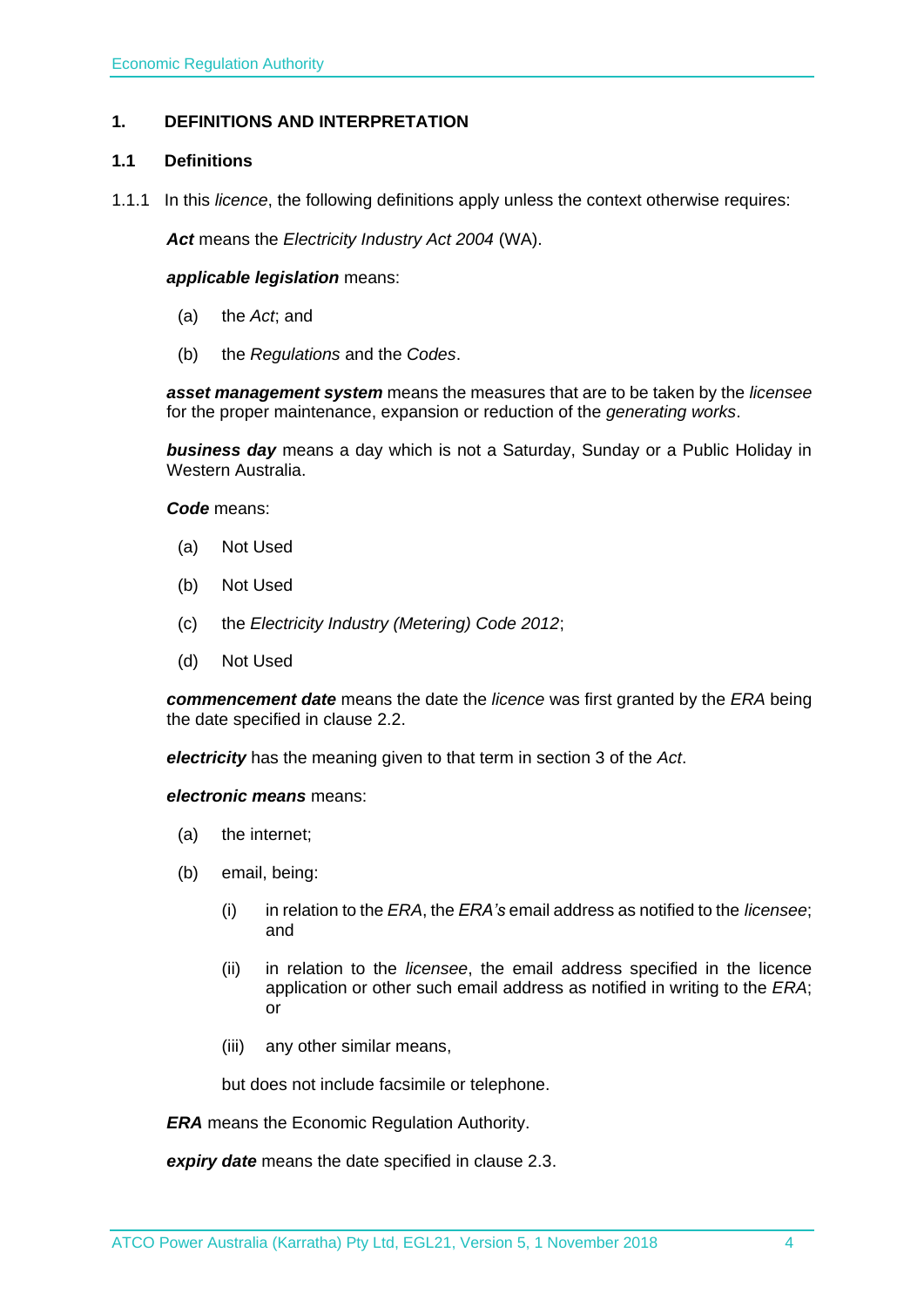*generating works* has the meaning given to that term in section 3 of the *Act.*

*individual performance standards* mean any standards prescribed by the *ERA* for an individual *licensee* pursuant to clause 5.2 of the *licence*.

*licence* means:

- (a) this document (excluding the title page and the second page of this document);
- (b) any Schedules to this document; and
- (c) any individual *performance standards* approved by the *ERA* pursuant to clause 5.2.

*licence area* is the area stated in clause 2.5 of this licence.

*licensee* means ATCO Power Australia (Karratha) Pty Ltd, ACN 132 830 043.

*licensee's assets* means the *licensee*'s *distribution system*, *transmission system* or *generating works* (as the case may be).

*notice* means a written notice, agreement, consent, direction, representation, advice, statement or other communication required or given pursuant to, or in connection with, this *licence*.

*operate* has the meaning given to that term in section 3 of the *Act*.

*performance audit* means an audit of the effectiveness of measures taken by the *licensee* to meet the *performance criteria* in this *licence*.

#### *performance criteria* means:

- (a) the terms and conditions of the *licence*; and
- (b) any other relevant matter in connection with the *applicable legislation* that the *ERA* determines should form part of the *performance audit*.

**publish** in relation to a report or information means either:

- (a) posting the report or information on the *licensee's* website; or
- (b) sending the report or information to the *ERA* to be published on the *ERA's* website.

#### *Regulations* means:

- (a) *Economic Regulation Authority (Licensing Funding) Regulations 2014*;
- (b) Not Used
- (c) Not Used
- (d) *Electricity Industry (Licence Conditions) Regulations 2005*;
- (e) Not Used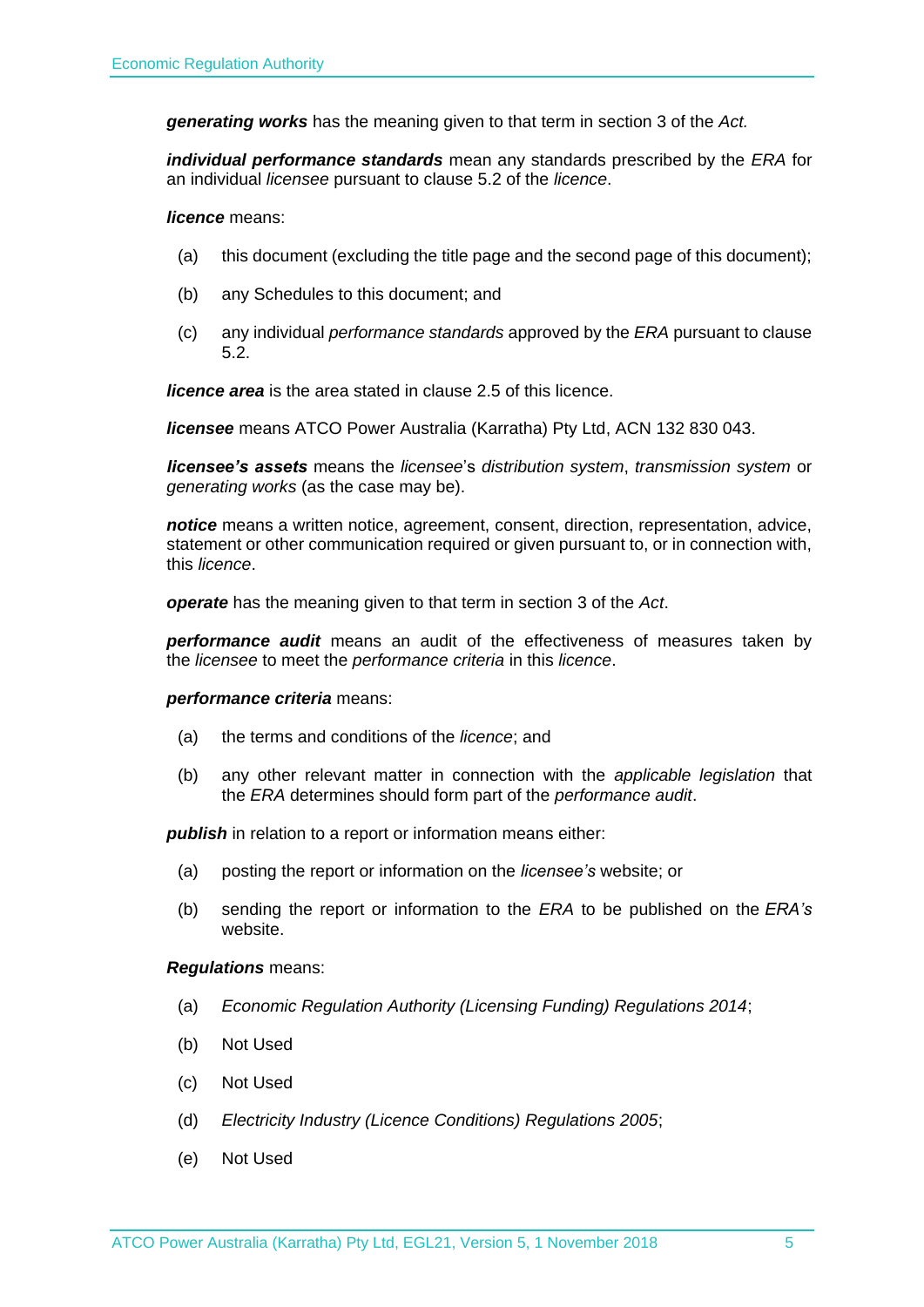(f) Not Used

*related body corporate* has the meaning given to that term in section 50 of the *Corporations Act 2001 (Cwth)*.

*reviewable decision* means a decision by the *ERA* pursuant to:

- (a) clause 3.8.3;
- (b) clause 5.1.5;
- (c) clause 5.1.7;
- (d) clause 5.2.2;
- (e) clause 5.3.2; or
- (f) clause 5.3.4,

of this *licence*.

*version date* means the date on which the *licence* was last amended pursuant to clause 3.1 or clause 3.2.

#### <span id="page-5-0"></span>**1.2 Interpretation**

1.2.1 A reference in this *licence* to any *applicable legislation* includes, unless the context otherwise requires, any statutory modification, amendment, replacement or re-enactment of that *applicable legislation*.

#### <span id="page-5-1"></span>**2. LICENCE AUTHORISATION**

#### <span id="page-5-2"></span>**2.1 Activities authorised under this licence**

2.1.1 The *licensee* is granted a licence for the *licence area* to construct and *operate generating works* or *operate* existing *generating works* in accordance with the terms and conditions of this *licence*.

#### <span id="page-5-3"></span>**2.2 Commencement date**

2.2.1 19 December 2008

#### <span id="page-5-4"></span>**2.3 Expiry date**

2.3.1 18 December 2038

### <span id="page-5-5"></span>**2.4 Term [Section 15 of the Act]**

- 2.4.1 This *licence* commences on the *commencement date* and continues until the earlier of:
	- (a) the cancellation of the *licence* pursuant to clause 3.5 of this *licence*;
	- (b) the surrender of the *licence* pursuant to clause 3.6 of this *licence*; or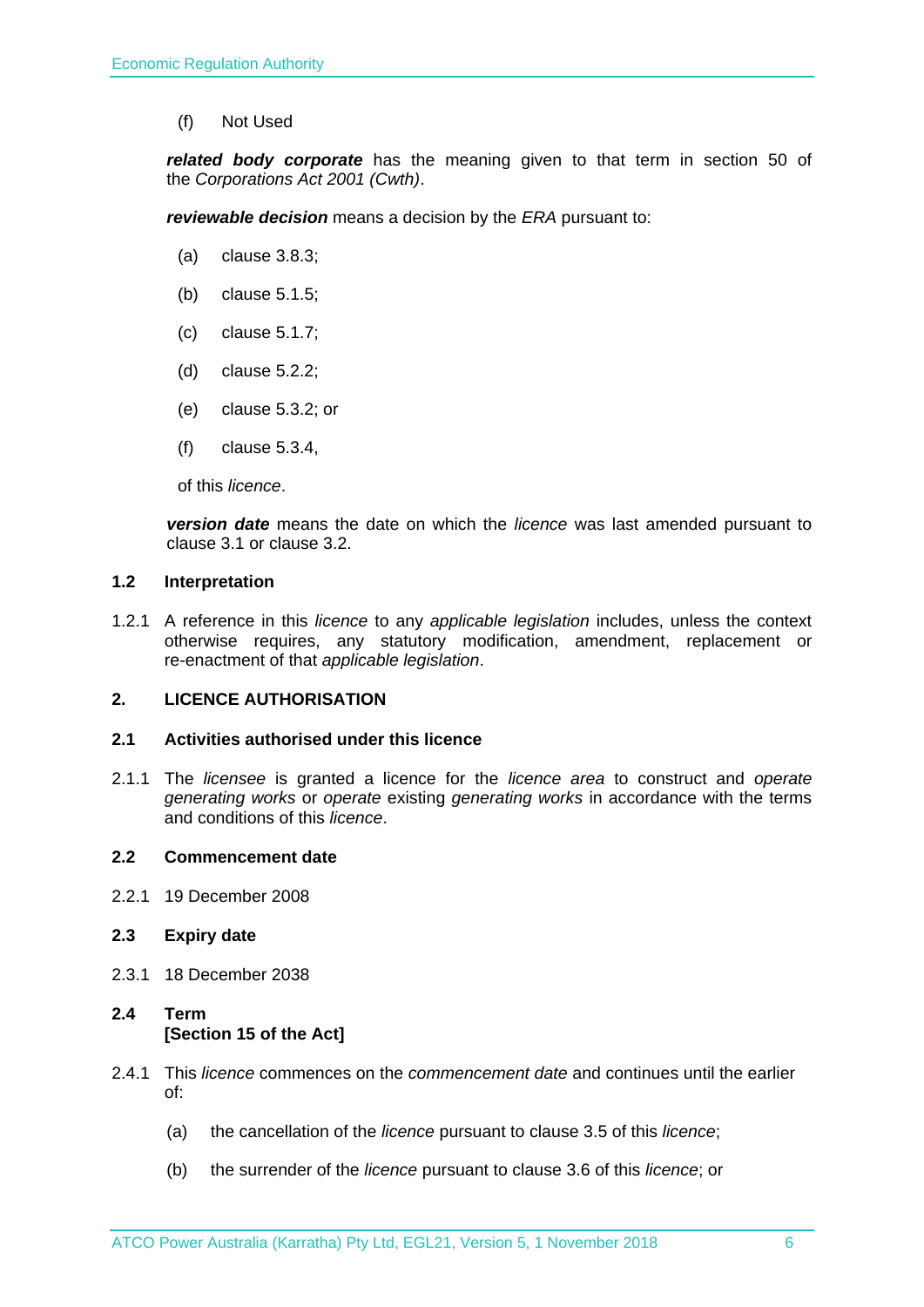(c) the *expiry date*.

#### <span id="page-6-0"></span>**2.5 Licence area**

2.5.1 The *licence area* is set out in plan(s):

ERA-EL-116

2.5.2 The *licence area* plan(s) is provided in Schedule 2.

#### <span id="page-6-1"></span>**3. LICENCE ADMINISTRATION**

- <span id="page-6-2"></span>**3.1 Amendment of licence by the licensee [Section 21 of the Act]**
- 3.1.1 The *licensee* may apply to the *ERA* to amend the *licence* in accordance with the *Act.*

#### <span id="page-6-3"></span>**3.2 Amendment of licence by the ERA [Section 22 of the Act]**

- 3.2.1 Subject to any *applicable legislation*, the *ERA* may amend the *licence* at any time in accordance with this clause.
- 3.2.2 Before amending the *licence* under clause 3.2.1, the *ERA* must:
	- (a) provide the *licensee* with written *notice* of the proposed amendments under consideration by the *ERA*;
	- (b) allow 15 *business days* for the *licensee* to make submissions on the proposed amendments; and
	- (c) take into consideration those submissions.
- 3.2.3 This clause also applies to the substitution of the existing *licence*.
- 3.2.4 For avoidance of doubt, the *licensee* will not have to pay a fee for amendments under clause 3.2.1.

#### <span id="page-6-4"></span>**3.3 Transfer of licence [Section 18 of the Act]**

3.3.1 This *licence* may be transferred only in accordance with the *Act.*

#### <span id="page-6-5"></span>**3.4 Renewal of licence [Section 16 of the Act]**

3.4.1 This *licence* may be renewed only in accordance with the *Act*.

#### <span id="page-6-6"></span>**3.5 Cancellation of licence [Section 35 of the Act]**

3.5.1 This *licence* may be cancelled only in accordance with the *Act*.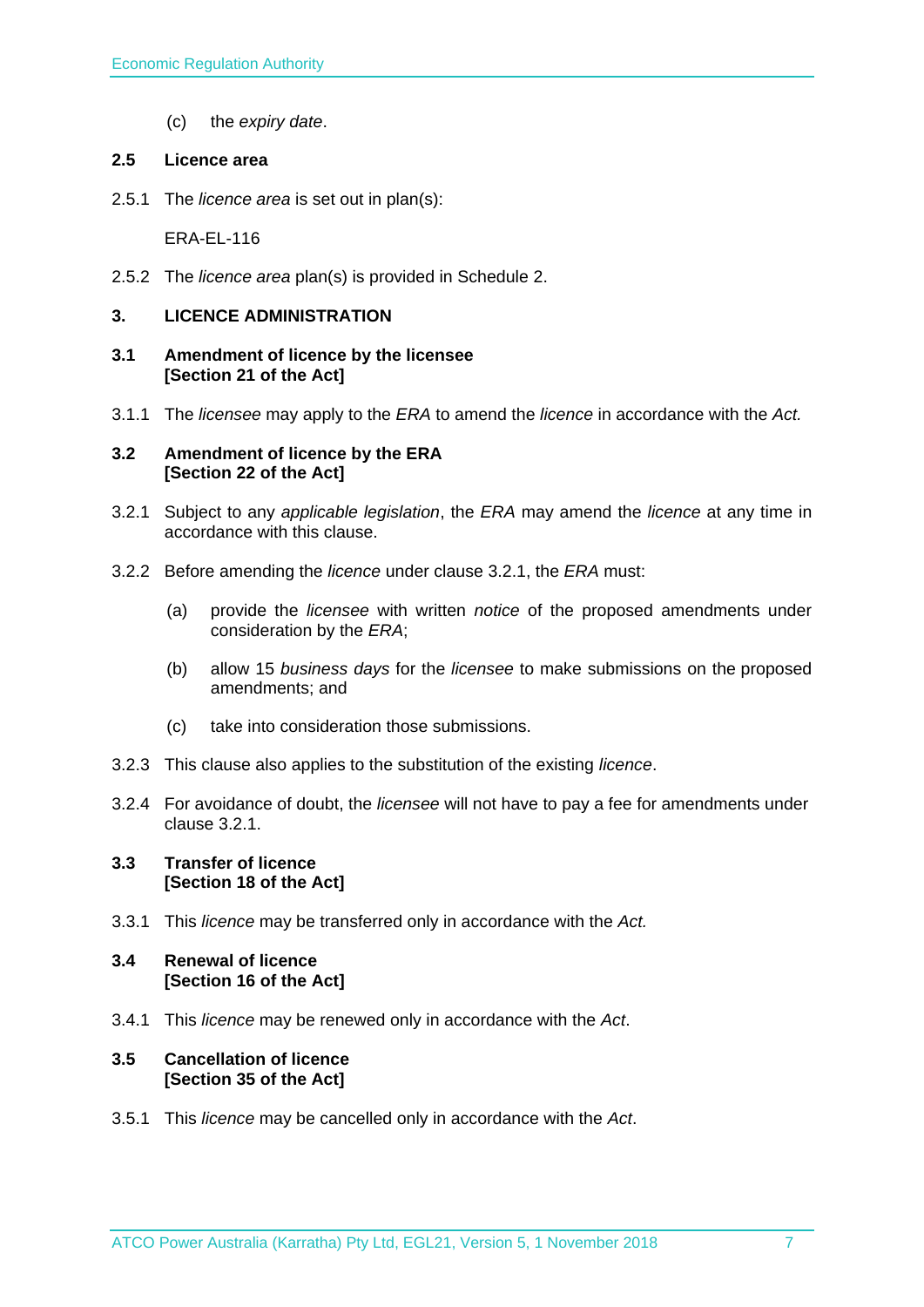#### <span id="page-7-0"></span>**3.6 Surrender of licence [Schedule 1 of the Act]**

- 3.6.1 The *licensee* may only surrender the *licence* pursuant to this clause 3.6.
- 3.6.2 If the *licensee* intends to surrender the *licence* the *licensee* must, by *notice* in writing to the *ERA*:
	- (a) set out the date that the *licensee* wishes the surrender of the *licence* to be effective; and
	- (b) set out the reasons why the *licensee* wishes to surrender the *licence*, including the reasons why it would not be contrary to the public interest for the surrender of the *licence* to be effective on the date set out in the *notice*.
- 3.6.3 Upon receipt of the *notice* from the *licensee* pursuant to clause 3.6.2, the *ERA* will publish the *notice*.
- 3.6.4 Notwithstanding clause 3.6.2, the surrender of the *licence* will only take effect on the later of the day that:
	- (a) the *ERA* publishes a notice of the surrender in the Western Australian Government Gazette, such date to be at the discretion of the *ERA*; and
	- (b) the *licensee* hands back the *licence* to the *ERA*.
- 3.6.5 The *licensee* will not be entitled to a refund of any fees by the *ERA*.

#### <span id="page-7-1"></span>**3.7 Notices**

- 3.7.1 Unless otherwise specified, all *notices* must be in writing.
- 3.7.2 A *notice* will be regarded as having been sent and received:
	- (a) when delivered in person to the addressee; or
	- (b) three *business days* after the date of posting if the *notice* is posted in Western Australia; or
	- (c) five *business days* after the date of posting if the *notice* is posted outside Western Australia; or
	- (d) if sent by facsimile when, according to the sender's transmission report, the *notice* has been successfully received by the addressee; or
	- (e) if sent by *electronic means* when, according to the sender's electronic record, the *notice* has been successfully sent to the addressee.

#### <span id="page-7-2"></span>**3.8 Publishing information**

3.8.1 The *ERA* may direct the *licensee* to *publish*, within a specified timeframe, any information it considers relevant in connection with the *licensee* or the performance by the *licensee* of its obligations under this *licence*.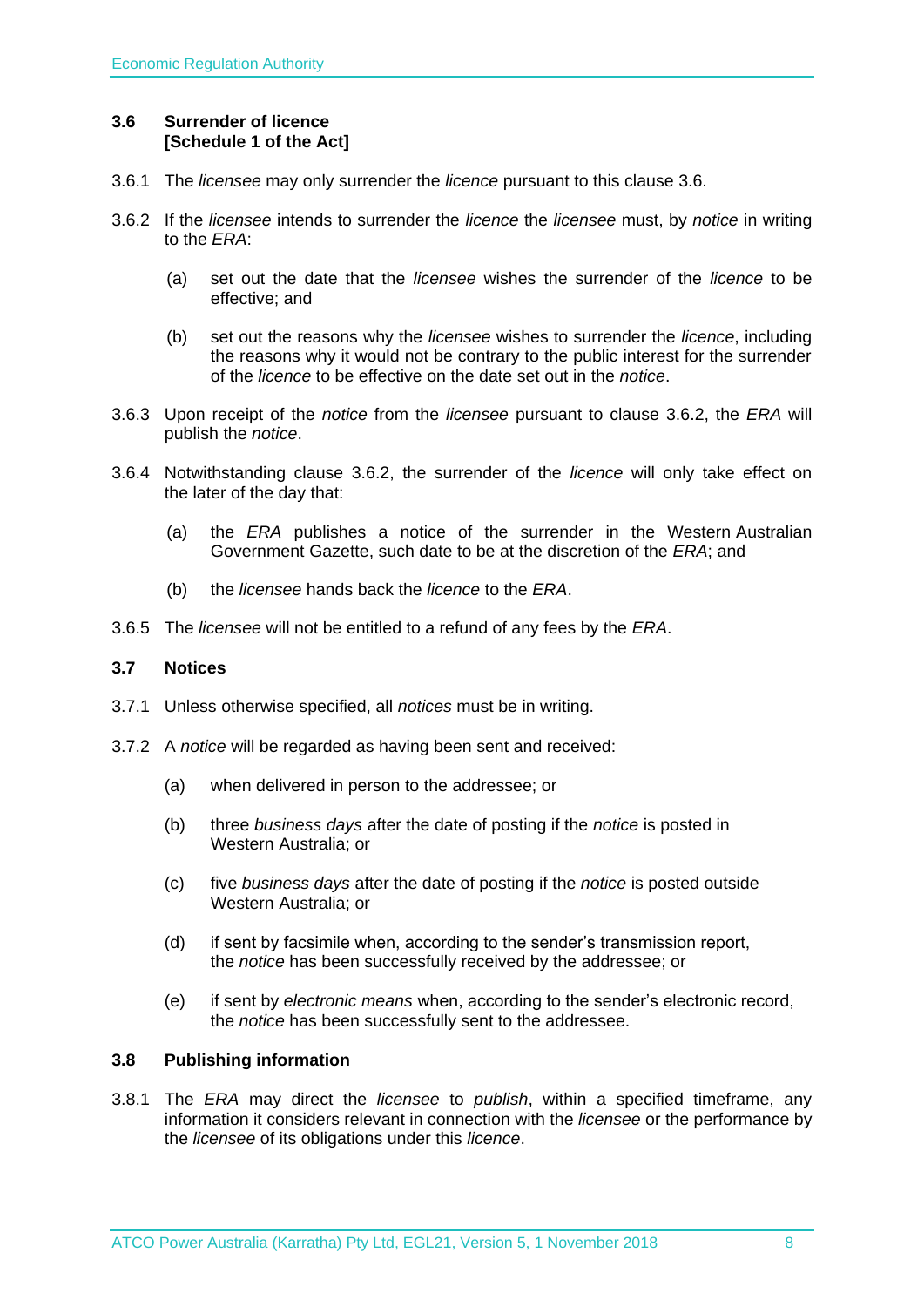- 3.8.2 Subject to clause 3.8.3, the *licensee* must *publish* the information referred to in clause 3.8.1.
- 3.8.3 If the *licensee* considers that the information is confidential it must:
	- (a) immediately notify the *ERA*; and
	- (b) seek a review of the *ERA's* decision in accordance with clause 3.9.
- 3.8.4 Once it has reviewed the decision, the *ERA* will direct the *licensee* in accordance with the review to:
	- (a) *publish* the information;
	- (b) *publish* the information with the confidential information removed or modified; or
	- (c) not *publish* the information.

#### <span id="page-8-0"></span>**3.9 Review of the ERA's decisions**

- 3.9.1 The *licensee* may seek a review of a *reviewable decision* by the *ERA* pursuant to this *licence* in accordance with the following procedure:
	- (a) the *licensee* shall make a submission on the subject of the *reviewable decision* within 10 *business days* (or other period as approved by the *ERA*) of the decision; and
	- (b) the *ERA* will consider the submission and provide the *licensee* with a written response within 20 *business days*.
- 3.9.2 For avoidance of doubt, this clause does not apply to a decision of the *ERA* pursuant to the *Act*, nor does it restrict the *licensee's* right to have a decision of the *ERA* reviewed in accordance with the *Act*.

#### <span id="page-8-1"></span>**4. GENERAL LICENCE OBLIGATIONS**

#### <span id="page-8-2"></span>**4.1 Compliance with applicable legislation**

4.1.1 Subject to any modifications or exemptions granted pursuant to the *Act*, the *licensee* must comply with any *applicable legislation*.

#### <span id="page-8-3"></span>**4.2 Fees**

4.2.1 The *licensee* must pay the applicable fees and charges in accordance with the *Regulations*.

#### <span id="page-8-4"></span>**4.3 Accounting records [Schedule 1 of the Act]**

4.3.1 The *licensee* and any *related body corporate* must maintain accounting records that comply with standards issued by the Australian Accounting Standards Board or equivalent International Accounting Standards.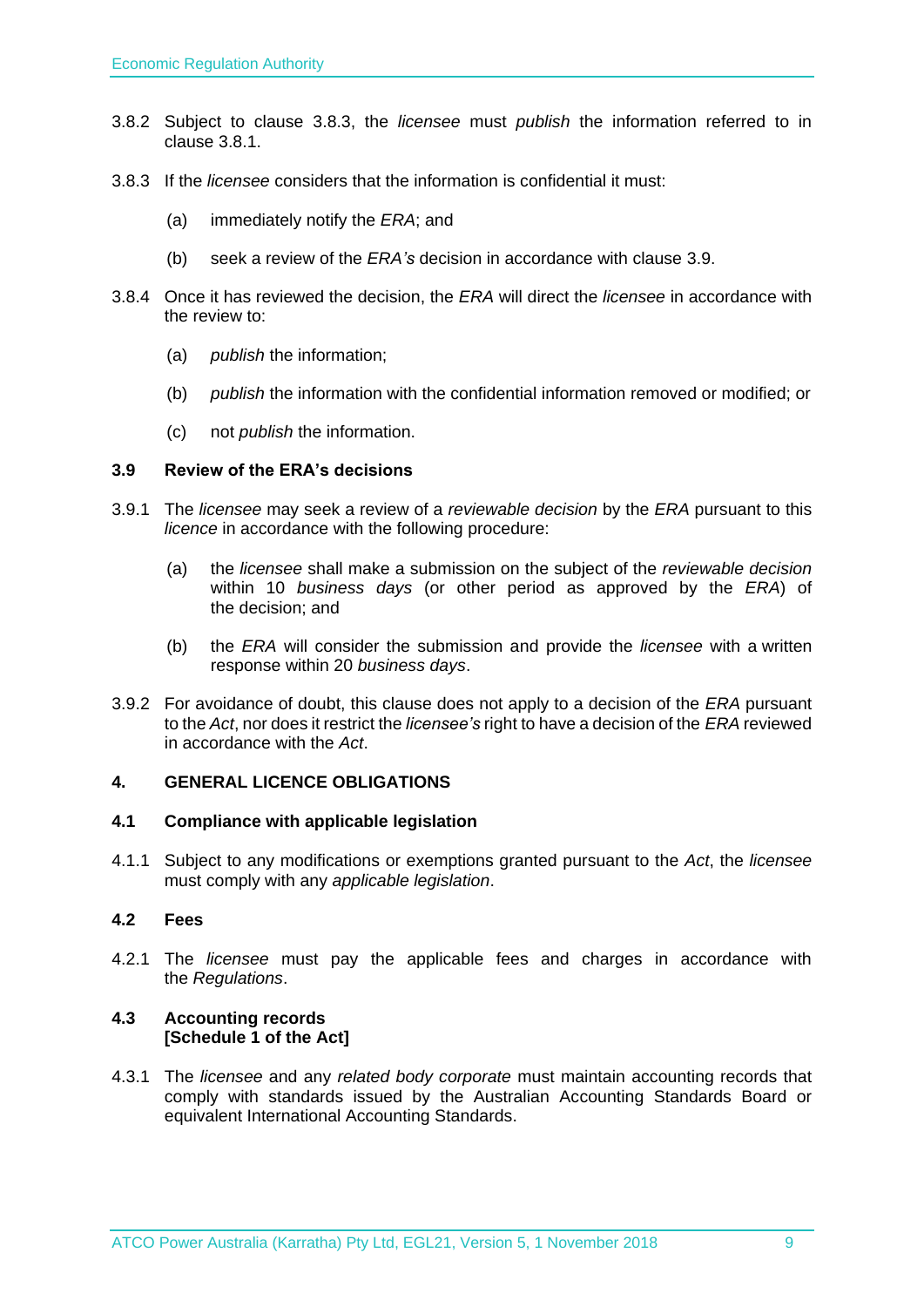#### <span id="page-9-0"></span>**4.4 Reporting a change in circumstances**

- 4.4.1 The *licensee* must report to the *ERA*:
	- (a) if the *licensee* is under external administration as defined by the *Corporations Act 2001 (Cwth)* within 2 *business days* of such external administration occurring; or
	- (b) if the *licensee*:
		- (i) experiences a change in the *licensee's* corporate, financial or technical circumstances upon which this *licence* was granted; and
		- (ii) the change may materially affect the *licensee's* ability to perform its obligations under this *licence*,

within 10 *business days* of the change occurring; or

- (c) if the:
	- (i) *licensee's* name;
	- (ii) *licensee's* ABN; or
	- (iii) *licensee's* address,

changes, within 10 *business days* of the change occurring.

#### <span id="page-9-1"></span>**4.5 Provision of information [Schedule 1 of the Act]**

4.5.1 The *licensee* must provide to the *ERA*, in the manner and form described by the *ERA*, specified information on any matter relevant to the operation or enforcement of the *licence*, the operation of the licensing scheme provided for in Part 2 of the *Act*, or the performance of the *ERA's* functions under that Part.

### <span id="page-9-2"></span>**5. AUDITS AND PERFORMANCE REPORTING OBLIGATIONS**

#### <span id="page-9-3"></span>**5.1 Asset management system [Section 14 of the Act]**

- 5.1.1 The *licensee* must provide for an *asset management system* in respect of the *licensee's assets*.
- 5.1.2 The *licensee* must notify the *ERA* of the details of the *asset management system* within five *business days* from the later of:
	- (a) the *commencement date*; and
	- (b) the completion of construction of the *licensee's assets*.
- 5.1.3 The *licensee* must notify the *ERA* of any substantial change to the *asset management system* within ten *business days* of such change.
- 5.1.4 The *licensee* must provide the *ERA* with a report by an independent expert, acceptable to the *ERA*, as to the effectiveness of the *asset management system* not less than once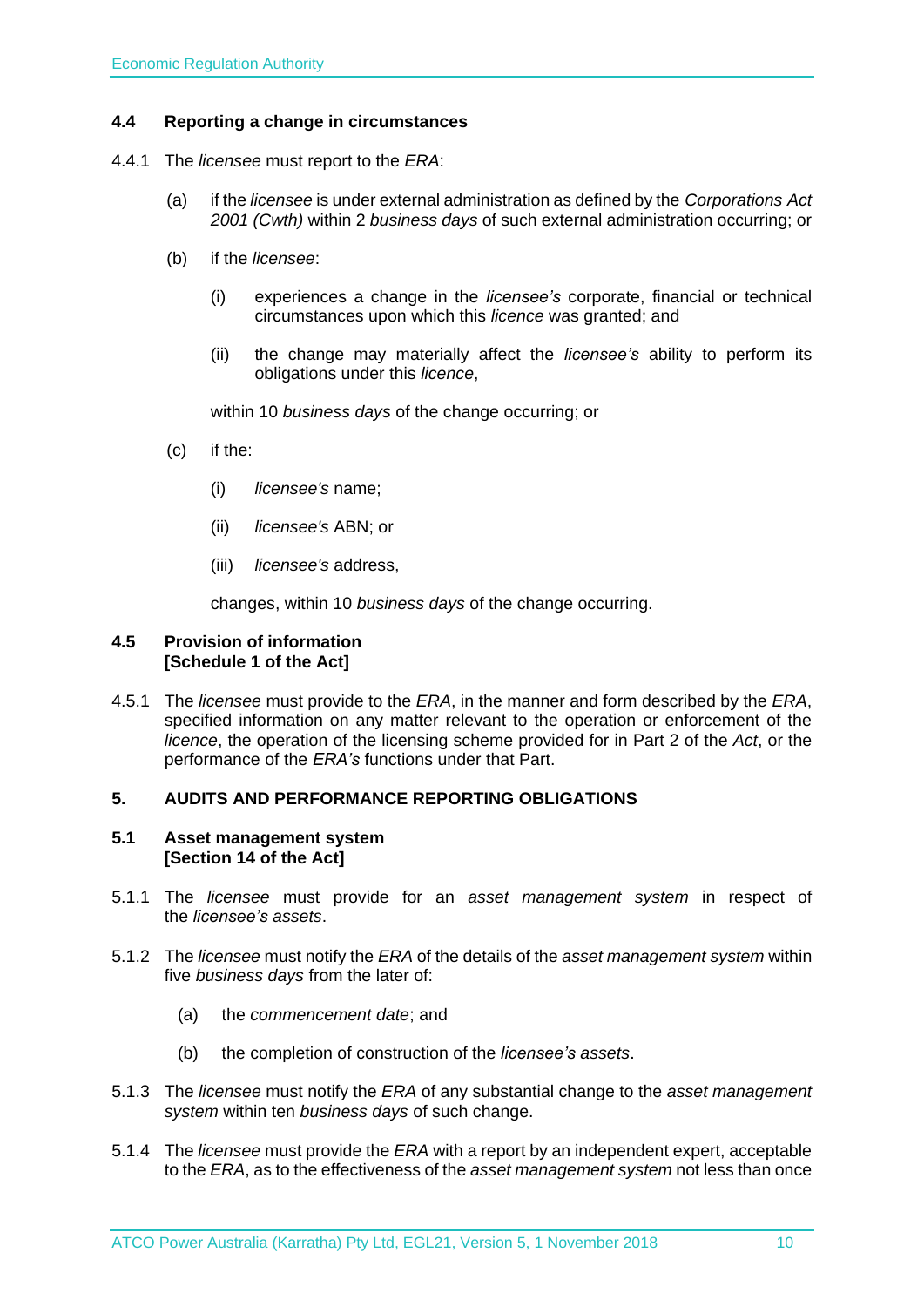in every period of 24 months calculated from the *commencement date (*or any longer period that the *ERA* allows by *notice* in writing).

- 5.1.5 The *licensee* must comply, and must require the *licensee's* expert to comply, with the *ERA's* standard audit guidelines.
- 5.1.6 The *licensee* may seek a review of any of the requirements of the *ERA*'s standard audit guidelines dealing with the *asset management system* in accordance with clause 3.9.
- 5.1.7 The review of the *asset management system* must be conducted by an independent expert approved by the *ERA*. If the *licensee* fails to nominate an independent expert within one month of the date that the review of the *asset management system* was due, or the independent expert nominated by the *licensee* is rejected on two successive occasions by the *ERA*, the *ERA* may choose an independent expert to conduct the review of the *asset management system*.

#### <span id="page-10-0"></span>**5.2 Individual performance standards**

- 5.2.1 Performance standards are contained in *applicable legislation*.
- 5.2.2 The *ERA* may prescribe *individual performance standards* applying to the *licensee* in respect of the *licensee's* obligations under this *licence* or the *applicable legislation*.
- 5.2.3 Before approving any *individual performance standards* under this clause, the *ERA* will:
	- (a) provide the *licensee* with a copy of the proposed *individual performance standards*;
	- (b) allow 15 *business days* for the *licensee* to make submissions on the proposed *individual performance standards*; and
	- (c) take into consideration those submissions.
- 5.2.4 Once approved by the *ERA*, the *individual performance standards* are included as additional terms and conditions to this *licence*.

#### <span id="page-10-1"></span>**5.3 Performance audit [Section 13 of the Act]**

- 5.3.1 The *licensee* must, unless otherwise notified in writing by the *ERA*, provide the *ERA* with a *performance audit* within 24 months after the *commencement date*, and every 24 months thereafter.
- 5.3.2 The *licensee* must comply, and must require the *licensee's* auditor to comply, with the *ERA's* standard audit guidelines.
- 5.3.3 The *licensee* may seek a review of any of the requirements of the *ERA*'s standard audit guidelines in accordance with clause 3.9.
- 5.3.4 The *performance audit* must be conducted by an independent auditor approved by the *ERA*. If the *licensee* fails to nominate an auditor within one month of the date that the *performance audit* was due, or the auditor nominated by the *licensee* is rejected on two successive occasions by the *ERA*, the *ERA* may choose an independent auditor to conduct the *performance audit*.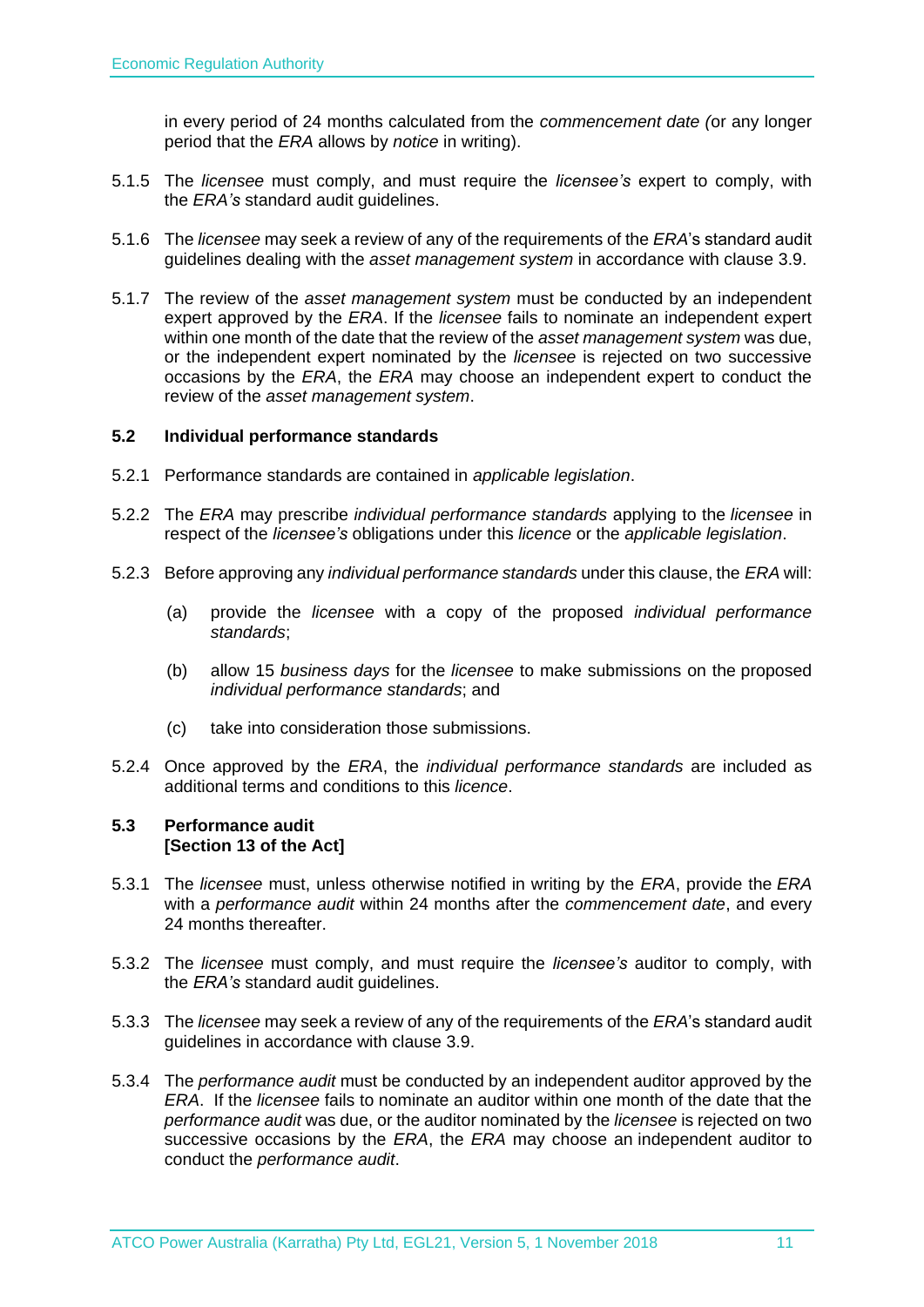# <span id="page-11-0"></span>**Schedule 1 – Additional Licence Clauses**

# **(Not Used)**

ATCO Power Australia (Karratha) Pty Ltd, EGL21, Version 5, 1 November 2018 12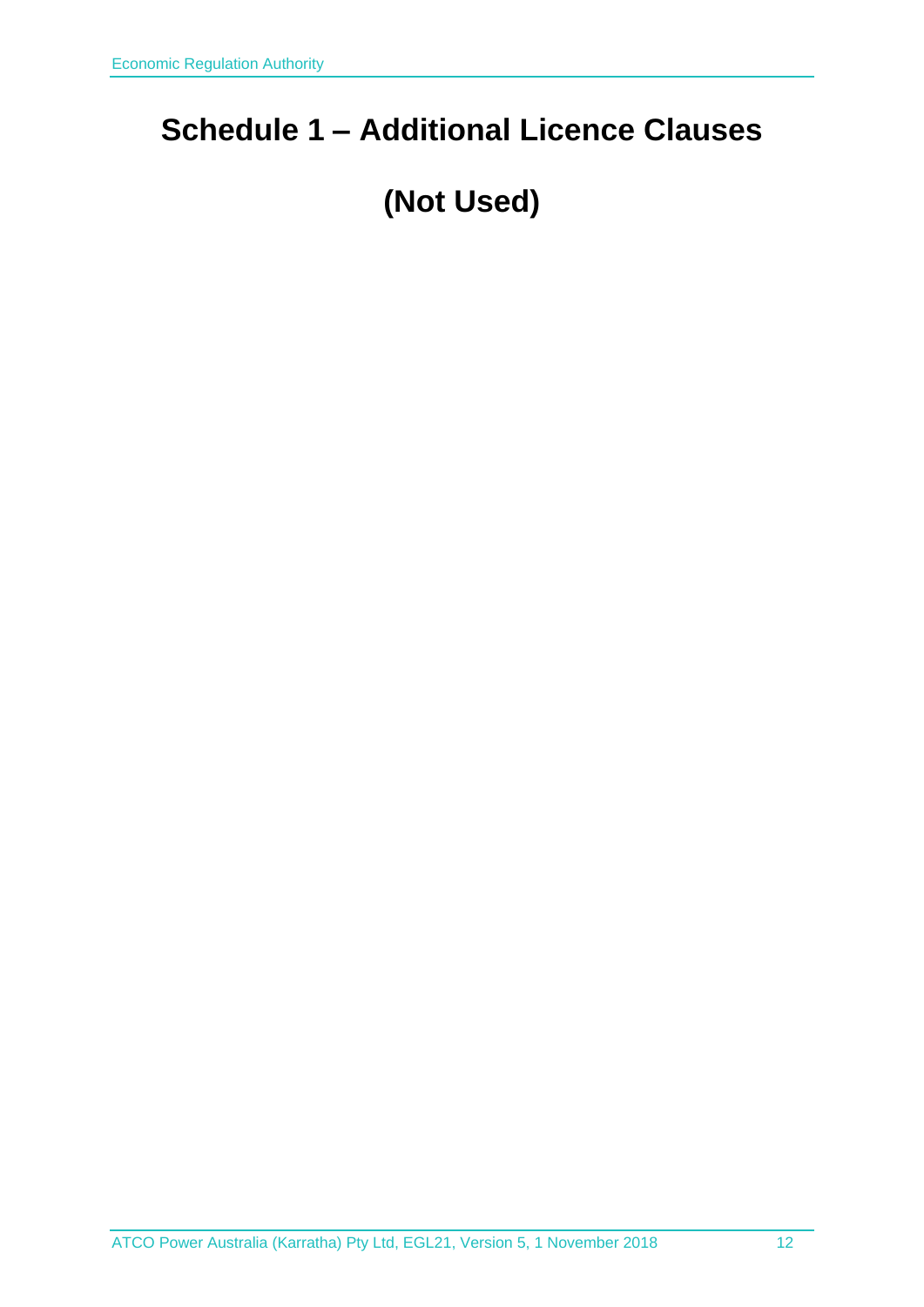# <span id="page-12-0"></span>**Schedule 2 – Licence Area Plans**